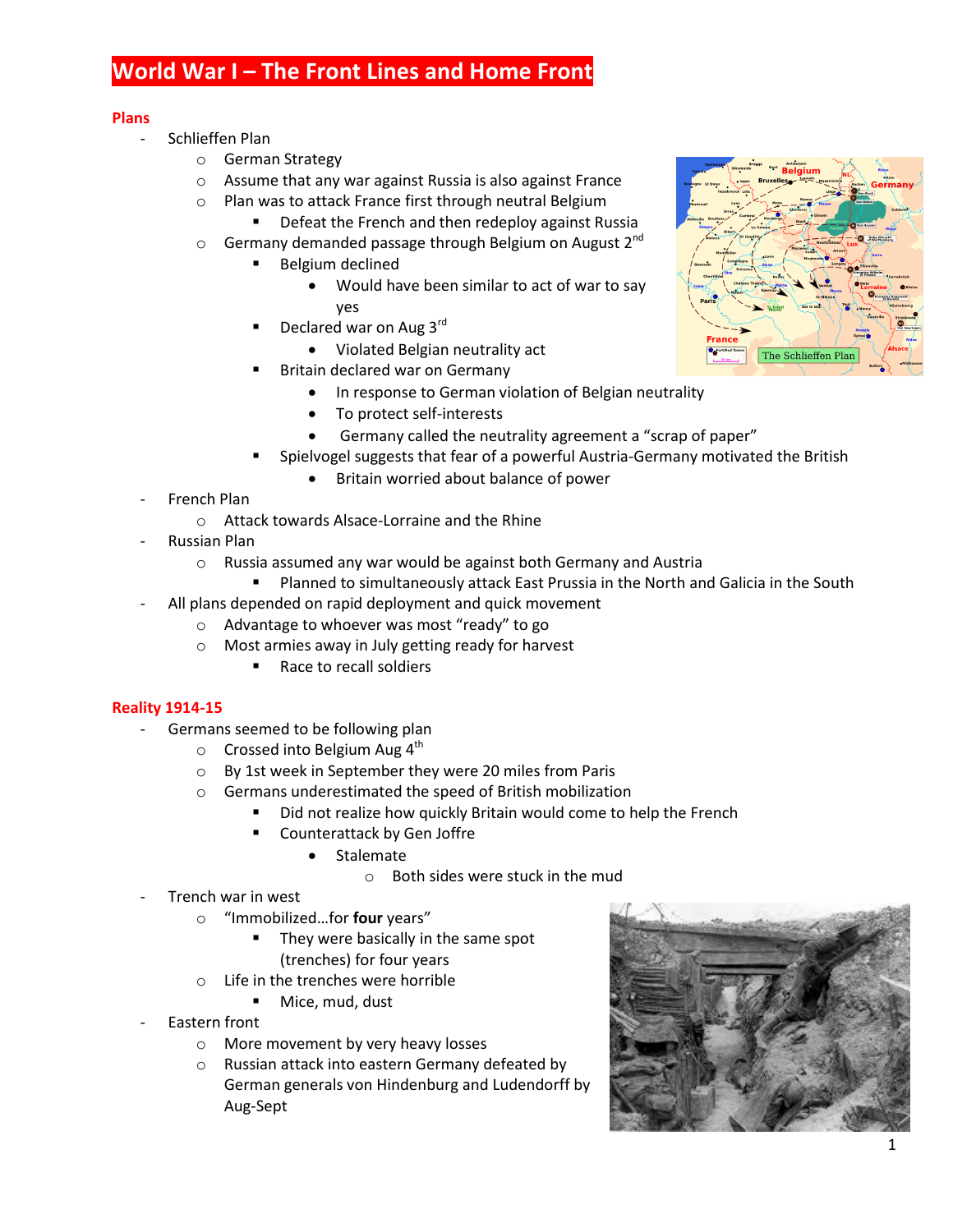- o Austrians were defeated by Russia in Galicia and thrown out of Serbia
	- **Germans come to aid of Austrians** 
		- Push Russians 300 miles back into Russia
- o Italy switched sides and joined the Allies and attacked Austria
	- 1915
	- Sees Central Powers as weaker
	- **If the Villams** 1 Italy was promised certain territory for joining the Allies
- Bulgaria joins the CP
	- o Eliminates Serbia with the Austrians and Germans

### **The Great Slaughter 1916-17**

- Naval battle anti-Climatic
	- o **Battle of Jutland**
		- May  $31^{\text{st}}$ , 1916
		- **Both Germans and British afraid of losing fleet**
		- **Tentatively attacking** 
			- Both sides claim victory and withdraw
	- o Germany *unterseebooten*
		- **Etiquette is to surface and allow crew to leave ship**
		- British ships began opening fire
			- Germans switch to policy of unrestricted submarine warfare
- Trenches "work"
	- o Provided good defensive cover
		- **Heavy artillery and concrete based machine guns**
	- o Attempts to move trenches caused many deaths
		- **Troops were not as enthusiastic anymore** 
			- Made unofficial truces
				- Christmas Truce of 1914
				- No attacking during breakfast
				- Major truces done by 1915
					- o Everyone too afraid of sticking head up
		- Heavy casualties
	- o New Technology
		- **Machine Guns**
		- **Artillery**
		- **Sniper Rifles**
		- Gas
		- Air Planes
		- Tanks

#### - **"Bleed White"**

- o Strategies of Western Front
- o Battle of Verdun
	- February to December 1916
		- 500,000 French casualties
			- 400,000 German casualties
				- o Average of 70,000 a month
- o Battle of the Somme
	- July to November 1916
		- 620,000 French and British casualties o 50,000+ on the first day
		- 465,000 German casualties



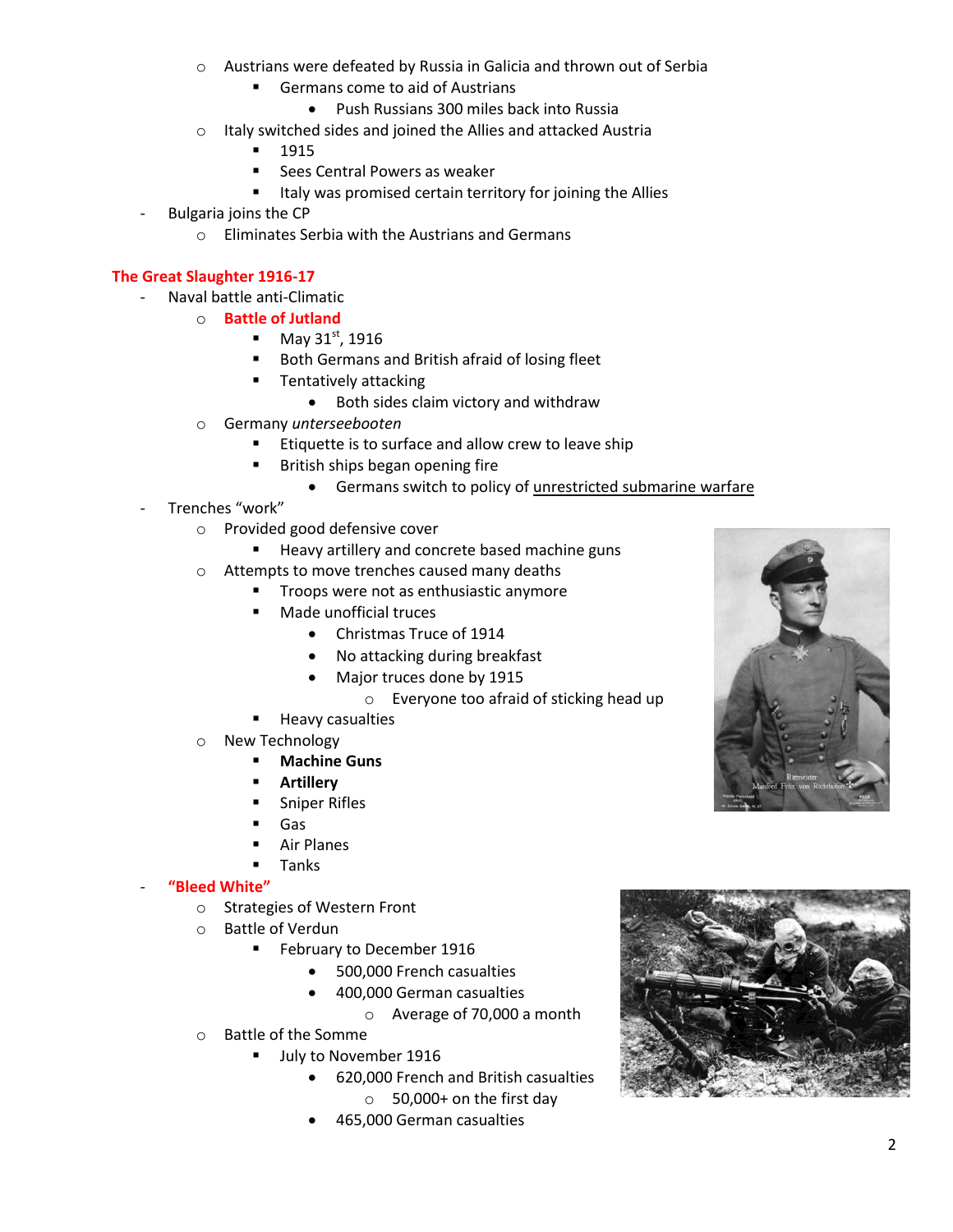- War goes global
	- o British attack German African holdings
		- German South-West Africa
			- Under the command of Boer Jan Smuts
				- o Quick moving
				- o Capture German territory
					- By early 1915
		- **German East Africa** 
			- Jan Smuts again
				- o Guerilla style fighting on both sides
				- o Germans formally surrender in November, 1918
	- o Ottoman Empire joined the Central Powers
		- **Britain tried to open a Balkan front at Gallipoli**
		- **ANZAC** 
			- Australia and New Zealand Army Corps
		- **Fails horribly** 
			- Attacking heavily fortified Turks
	- o Arabian Peninsula
		- British send Thomas Edward Lawrence to encourage an Arab revolt against Ottomans
			- Promises Arab rule in the Middle East
		- Indian soldiers brought in to help
- United States neutrality
	- o United States does not want to pick sides
		- Avoiding war that is "Europe's problems"
		- Recent German immigrants pushing for Alliance with Germany
	- o British blockade of Germany
		- **Enforced by submarines**
	- o British ship Lusitania sunk by German submarines
		- **100 Americans died**
		- **British ammunition on board** 
			- Which is why the boat blew up so quickly
		- **United Stats upset**
		- Change in German policy
			- No longer using submarines
	- o Germans return to unrestricted submarine warfare
		- British release **Zimmerman Telegram**
			- British cryptologists had deciphered it
				- o Waited to show it to Americans to increase impact
			- Letter from German Foreign Minister Arthur Zimmerman
				- o Asking Mexico to join the war against the United States
		- United States declares war on Germany April  $6<sup>th</sup>$ , 1917
- Russia Pulls out
	- o Horribly outmatched
	- o Germans smuggle Lenin back into Russia
		- **Sparks revolution**
	- o Treaty of Brest-Litovsk
		- **March 3, 1918**
		- Give up a lot of land in return for peace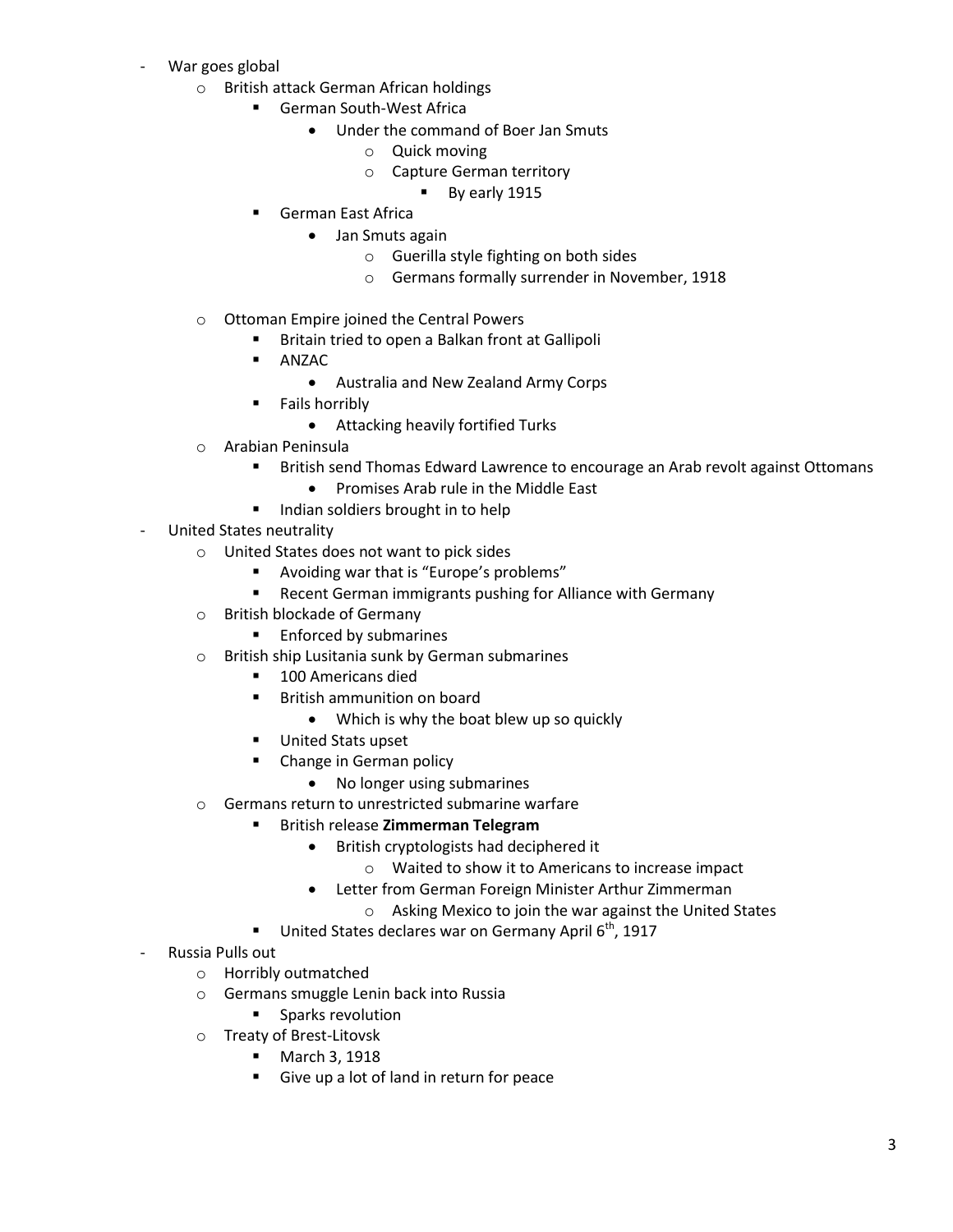## **Home Front**

- Total War
	- o Everyone involved
		- No unemployment
	- o Political Centralization
		- **Government takes over Economy** 
			- Imports and exports under control
			- Rationing
				- o Famine in Germany and Russia
					- 750,000 starving in Germany
				- o France has many problems
			- Controlled prices, wages, rent
			- Bond drives
			- Nationalized Resources and transportation
				- $\circ$  Problem Frances coal and iron fields in German control
			- Media
				- o Propaganda
					- **Not needed at the beginning because most people were** enthusiastic and supported the war
						- As the war goes on they need it more
				- o Censorship
					- Journalists who wrote against war were put in war
	- o Nationalized transportation
		- **Priority for war goods**
	- o Mass Conscription
		- **For war industries as well** 
			- Manufacturing conscription
- Social changes
	- o Trade unions more accepted
		- **EXEC** Carries over into post-war culture
	- o Women
		- **New jobs opened for women** 
			- Banking and physical labor
			- Middle class women were shocked at the language and immorality of lower classes in the factories
				- o Men sometimes watched their
				- mouths
		- *Women's wages grow*
			- Not equal to men's but better
		- Little security in women's jobs
			- Women stop doing jobs after the war
				- o Fired after the war
				- o Women's wages cut
		- Long term effects for women
			- **Right to vote**: Britain, Germany, and Austria right after the war
				- o US in 1919
				- o Social emancipation of middle and upper class women
	- o Social classes
		- Deaths hit junior officers



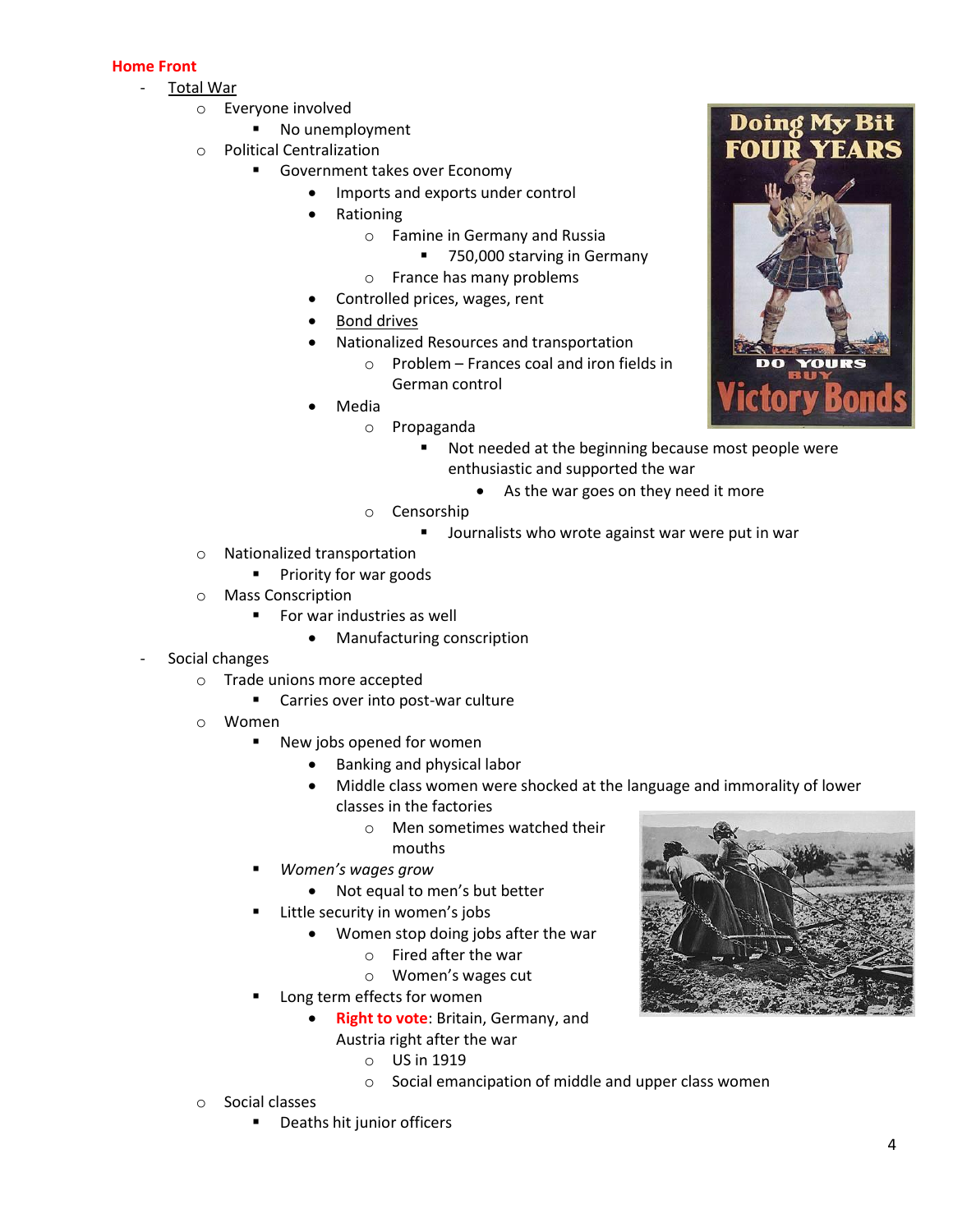- Often aristocrats
- unskilled workers/peasants hit hardest
- Skilled workers often were exempt to train workers in war industries
- Economic impact was uneven
	- Large firms favored for war production
	- Inflation cut purchasing power
		- o British workers were the exception
			- **Wages increased more than prices**
	- Middle class people often could not keep up
		- o Pensions and salaries did not keep up
- **Germany** 
	- o **Walter Rathenau** organized and controlled the War Raw Material Board
		- Decided whether materials were used for war goods or personal goods
		- **Military dominated by von Hindenburg and** Ludendorff
	- o Auxiliary Service Law
		- All males aged 16-60 not in army had to work in a job that helped the war effort
- **Britain** 
	- o Tried to limit government intervention
		- Rationed food
		- Rent controls
		- Draft not instituted until 1916
	- o Ministry of Munitions under David Lloyd George
		- **Encouraged the production of munitions and limited profits**
	- o **Defense of the Realm Act**
		- A dissenter who spoke up against the war could be arrested as a traitor
- **France** 
	- o Conflict between military and civilian authorities
		- **EXECT** Civilian control under Clemenceau
	- o Major problems
		- Germany occupied Northeast of France
			- Coal and steel producing areas
		- Unorganized
			- Horrible at rationing
				- o Starvation in rural areas
		- Animal conscription
			- Cows and horses
			- Wondered why agricultural production decreased
	- $\circ$  1/3 of French male population killed or wounded in war
- Austria-Hungary, Russia, and Italy had many more problems
	- o Not well organized
	- o Backward economies
	- o Did not have enough materials
	- o Problems with minorities
		- **Minorities were nationalistic** 
			- But not to the empire